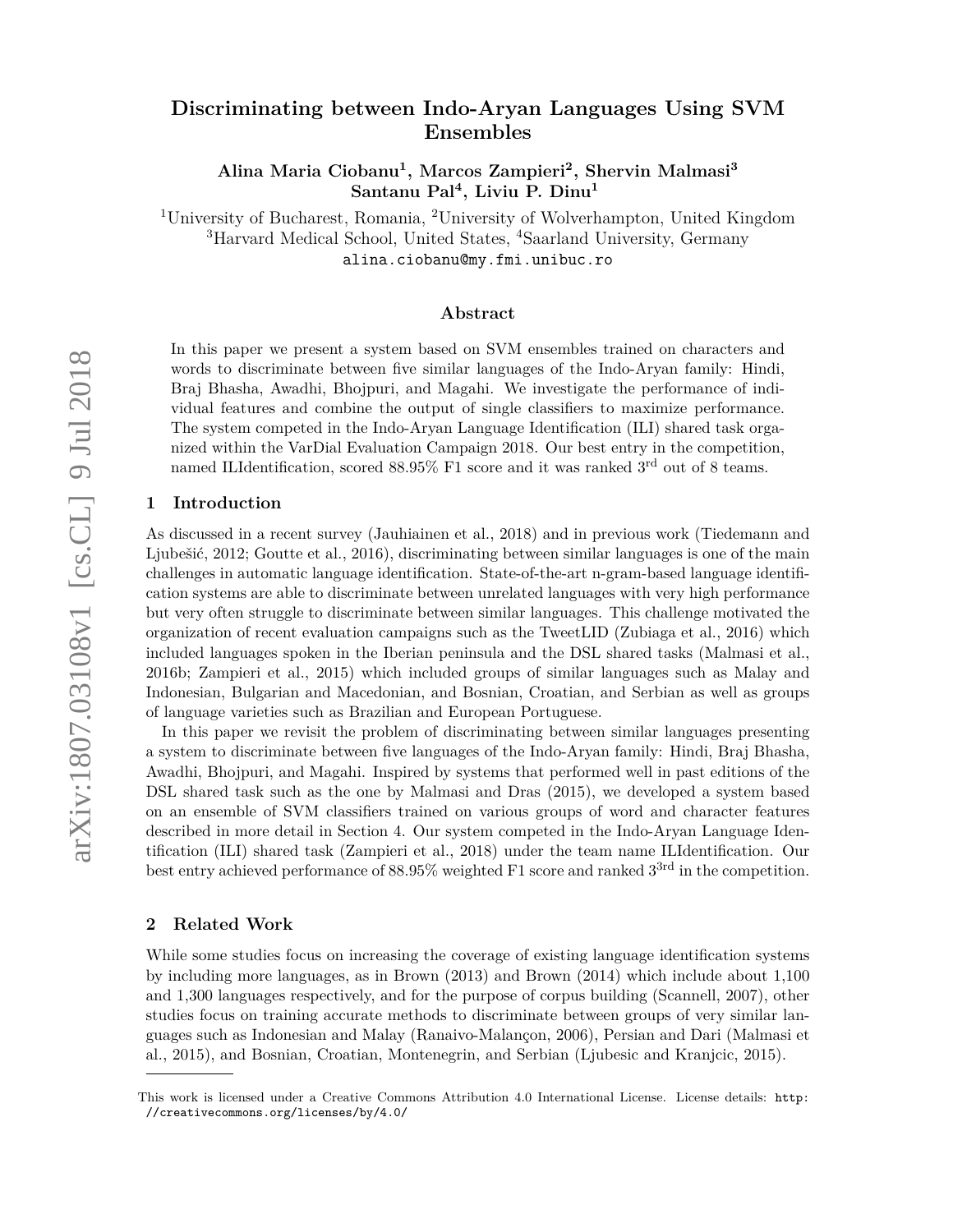A first attempting of benchmarking the identification of very similar languages in multilingual settings are the aforementioned Discriminating between Similar Languages (DSL) shared tasks. The DSL tasks have been organized from 2014 (Zampieri et al., 2014) to 2017 (Zampieri et al., 2017b) within the scope of the VarDial workshop series. Four versions of the DSLCC dataset (Tan et al., 2014) have been released containing short excerpts of journalistic texts written in similar languages and language varieties. In the four editions of the DSL shared task a variety of computation methods have been tested. This includes Maximum Entropy (Porta and Sancho, 2014), Prediction by Partial Matching (PPM) (Bobicev, 2015), language model perplexity (Gamallo et al., 2017), SVMs (Purver, 2014), Convolution Neural Networks (CNNs) (Belinkov and Glass, 2016), word-based back-off models (Jauhiainen et al., 2015; Jauhiainen et al., 2016), and classifier ensembles (Malmasi and Dras, 2015), the approach we apply in this paper.

Classifier ensembles showed very good performance not only in language identification but also in similar tasks. Therefore, we build on the experience of our previous work and improve the system that we have previously applied to similar tasks, namely author profiling (Ciobanu et al., 2017) and native language identification (Zampieri et al., 2017a). A detailed description of our system is presented in Section 4.

## **3 Data**

The dataset made available by the organizers of the Indo-Aryan Language Identification (ILI) task comprises five similar languages spoken in India: Hindi, Braj Bhasha, Awadhi, Bhojpuri, and Magahi. The process of data collection is described in detail in Kumar et al. (2018). In this paper the authors stress that available language resources are abundant for modern standard Hindi but not for the other four languages included in the dataset. To circumvent this limitation the dataset was compiled primarily by scanning novels, magazines, and newspapers articles using OCR with a subsequent proofreading step in which native speakers proofread the scanned texts to correct OCR mistakes. For Magahi and Bhojpuri texts retrieved from blogs were also included in the dataset.

Over 90,000 documents were made available and the dataset was split into three sets as follows: 70,306 documents were made available for training, 10,329 documents for development, and 9,692 documents for testing. We trained our system using only the data provided by the shared task organizers using no additional training material or external resource.

## **4 Methodology**

Following our aforementioned previous work (Ciobanu et al., 2017), we built a classification system based on SVM ensembles using the same methodology proposed by Malmasi and Dras (2015).

The purpose of using classification ensembles is to improve the overall performance and robustness by combining the results of multiple classifiers. Such systems have proved successful not only in NLI and dialect identification, but also in various text classification tasks, such as complex word identification (Malmasi et al., 2016a) and grammatical error diagnosis (Xiang et al., 2015). The classifiers can differ in a wide range of aspects; for example, algorithms, training data, features or parameters.

We implemented our system using the Scikit-learn (Pedregosa et al., 2011) machine learning library, with each classifier in the ensemble using a different type of features. For the individual classifiers, we employed the SVM implementation based on the Liblinear library (Fan et al.,  $2008$ ), Linear $SVC<sup>1</sup>$ , with a linear kernel. This implementation has the advantage of scaling well to large number of samples. For the ensemble, we employed the majority rule VotingClassifier<sup>2</sup>, which chooses the label that is predicted by the majority of the classifiers. In case of ties,

<sup>1</sup>http://scikit-learn.org/stable/modules/generated/sklearn.svm.LinearSVC.html

<sup>2</sup>http://scikit-learn.org/stable/modules/generated/sklearn.ensemble.VotingClassifier.html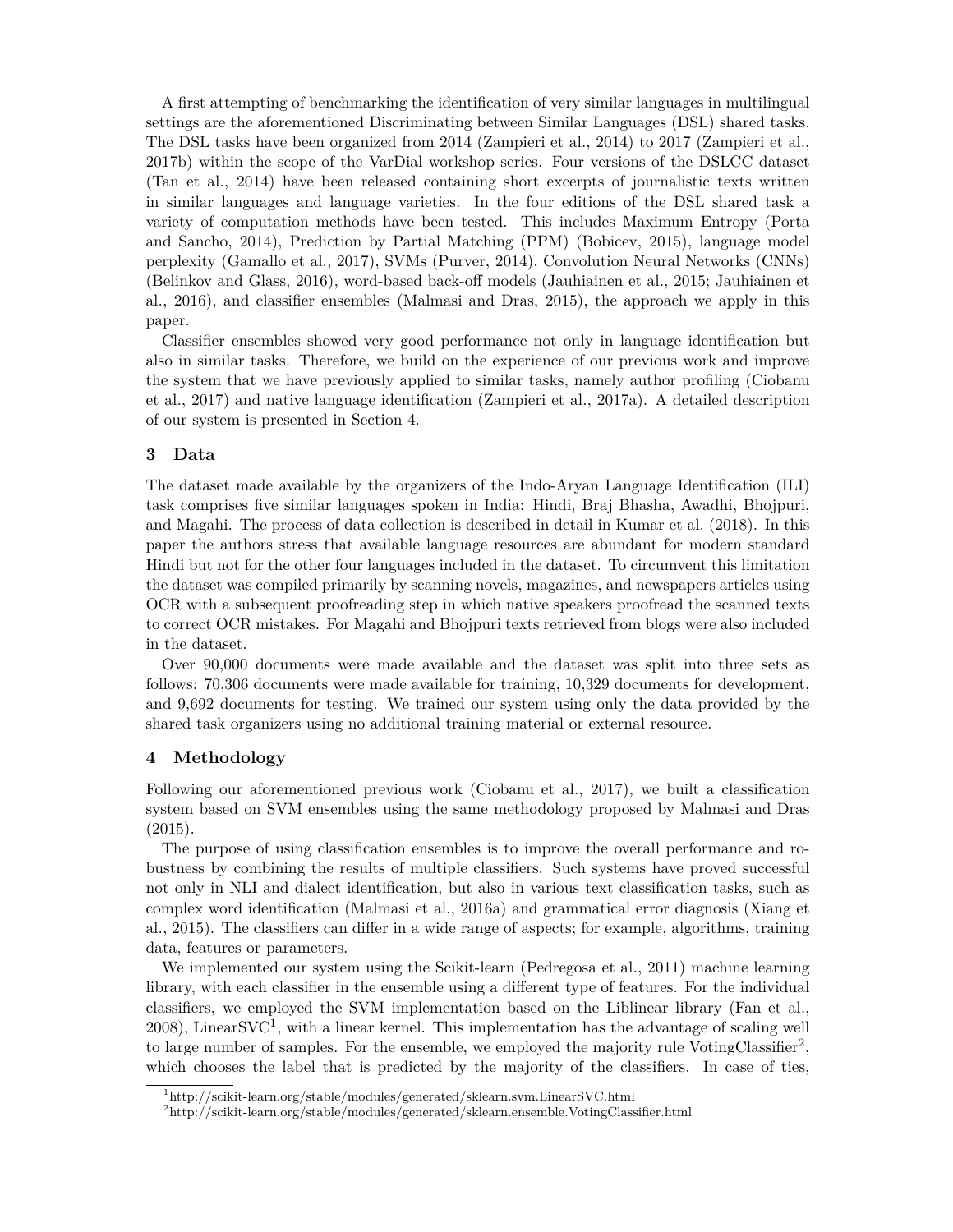the ensemble chooses the label based on the ascending sort order of all labels. The individual classifiers were assigned uniform weights in the ensemble.

We employed the following features:

- Character *n*-grams, with *n* in  $\{1, ..., 8\}$ ;
- Word *n*-grams, with *n* in  $\{1, 2, 3\}$ ;
- Word *k*-skip bigrams, with *k* in  $\{1, 2, 3\}$ .

We used TF-IDF weighting for all features. In terms of preprocessing, we experimented with punctuation removal, but this did not improve performance.

We first trained a classifier for each type of feature. The individual performance of each classifier is listed in Table 1. The best performing classifier obtains 0.951 F1 score on the development dataset, using character 4-grams as features. Furthermore, we experimented with various ensembles (using various combinations of features) and performed a grid search to determine the optimal value for the SVM regularization parameter C, searching in  $\{10^{-3}, ..., 10^{3}\}$ . The optimal  $C$  value turned out to be 1, and the optimal feature combination was: character bigrams, character trigrams and character 4-grams. With this ensemble, we obtained 0.953 F1 score on the development dataset.

| Feature             | F1 (macro) |
|---------------------|------------|
| Character 1-grams   | 0.599      |
| Character 2-grams   | 0.922      |
| Character 3-grams   | 0.950      |
| Character 4-grams   | 0.951      |
| Character 5-grams   | 0.943      |
| Character 6-grams   | 0.924      |
| Character 7-grams   | 0.897      |
| Character 8-grams   | 0.866      |
| Word 1-grams        | 0.948      |
| Word 2-grams        | 0.876      |
| Word 3-grams        | 0.639      |
| Word 1-skip bigrams | 0.901      |
| Word 2-skip bigrams | 0.917      |
| Word 3-skip bigrams | 0.920      |

Table 1: Classification F1 score for individual classifiers on the development dataset.

#### **5 Results**

In this section we report the results obtained using the test set provided by the organizers. We submitted a single run for the ILI task, using the SVM ensemble that obtained the best performance on the development dataset. Our system was ranked  $3<sup>rd</sup>$ , obtaining 0.8894 F1 score on the test set. In Table 2 we report the performance of our system and, for comparison, the performance of a random baseline provided by the organizers. Our system outperforms the baseline significantly.

| <b>System</b>       | F1 (macro) |
|---------------------|------------|
| Random Baseline     | 0.202      |
| <b>SVM Ensemble</b> | 0.889      |

Table 2: Results for the ILI task on the test dataset.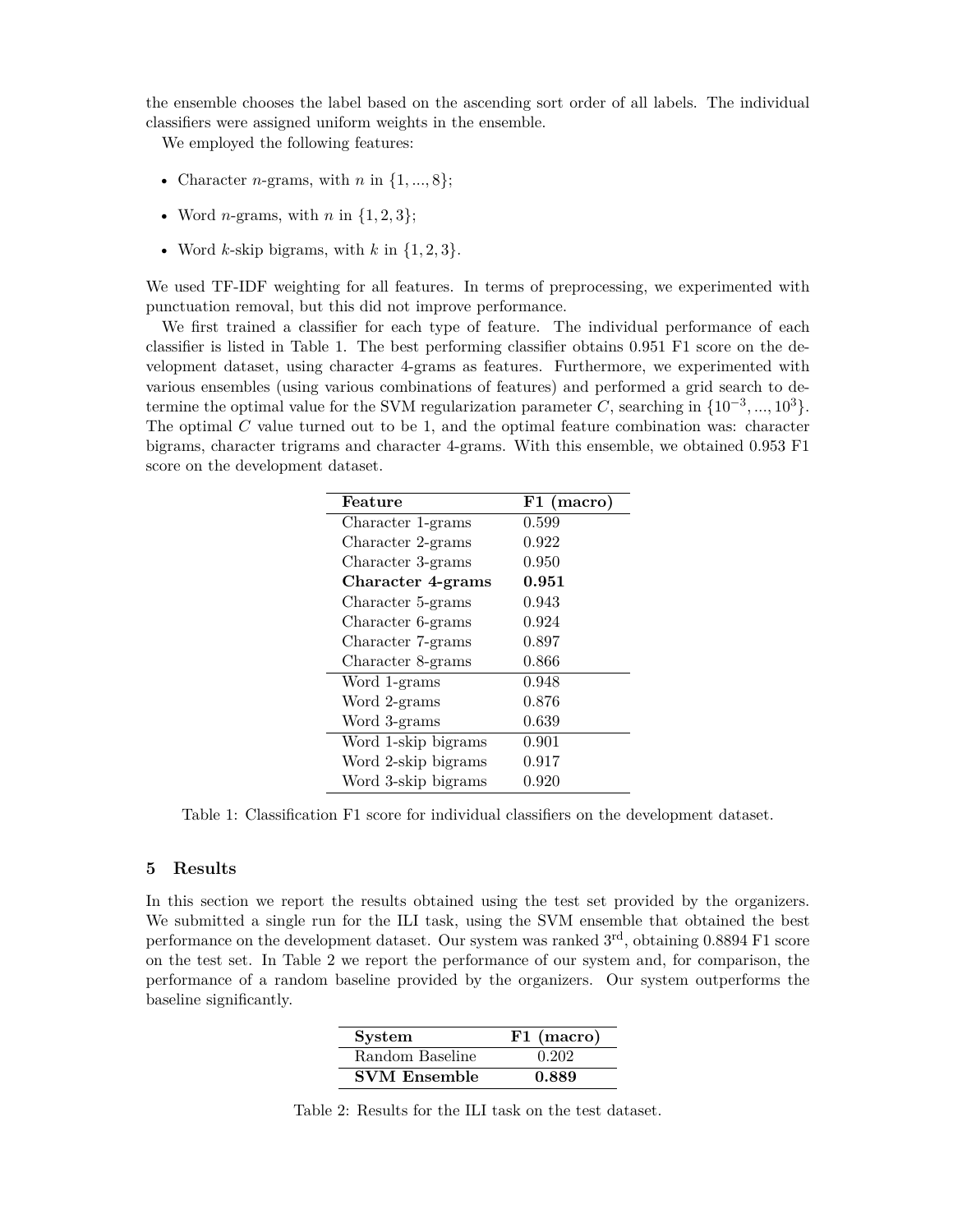In Table 3 we present the results obtained by the eight entries that competed in the ILI shared task in terms of F1 score. Teams are ranked according to their performance taking statistical significance into account. ILIdentification was ranked third in the competition below the two teams that were tied in the second place, taraka\_rama and XAC, and the best team, SUKI, which outperformed the other participants by a large margin. Team SUKI competed with a system based on the token-based back-off models mentioned in Section 2 (Jauhiainen et al., 2015; Jauhiainen et al., 2016).

| Rank | Team                    | F1 (macro) |
|------|-------------------------|------------|
| 1    | <b>SUKI</b>             | 0.958      |
| 2    | taraka rama             | 0.902      |
| 2    | <b>XAC</b>              | 0.898      |
| 3    | <b>ILIdentification</b> | 0.889      |
| 4    | safina                  | 0.863      |
| 5    | dkosmajac               | 0.847      |
| 5    | we are indian           | 0.836      |
| 6    | LaMa                    | 0.819      |

Table 3: ILI shared task closed submission rank.

Finally, to better understand the performance of our system on the test set, in Figure 1, we render the confusion matrix of our system. Out of the five classes, BRA is identified correctly most often, while AWA is at the opposite end, with the lowest number of correctly classified instances. Out of the misclassified instances, most are considered to be AWA.



Figure 1: Confusion matrix for the SVM ensemble on ILI task. The languages codes are: Awadhi (AWA), Braj Bhasha (BRA), Bhojpuri (BHO), Hindi (HIN), and Magahi (MAG).

Based on these results, next we present an error analysis of the misclassified instances with the help of two Hindi speakers. This analysis identified a few interesting patterns in system performance and this information can be used to improve the performance of our system.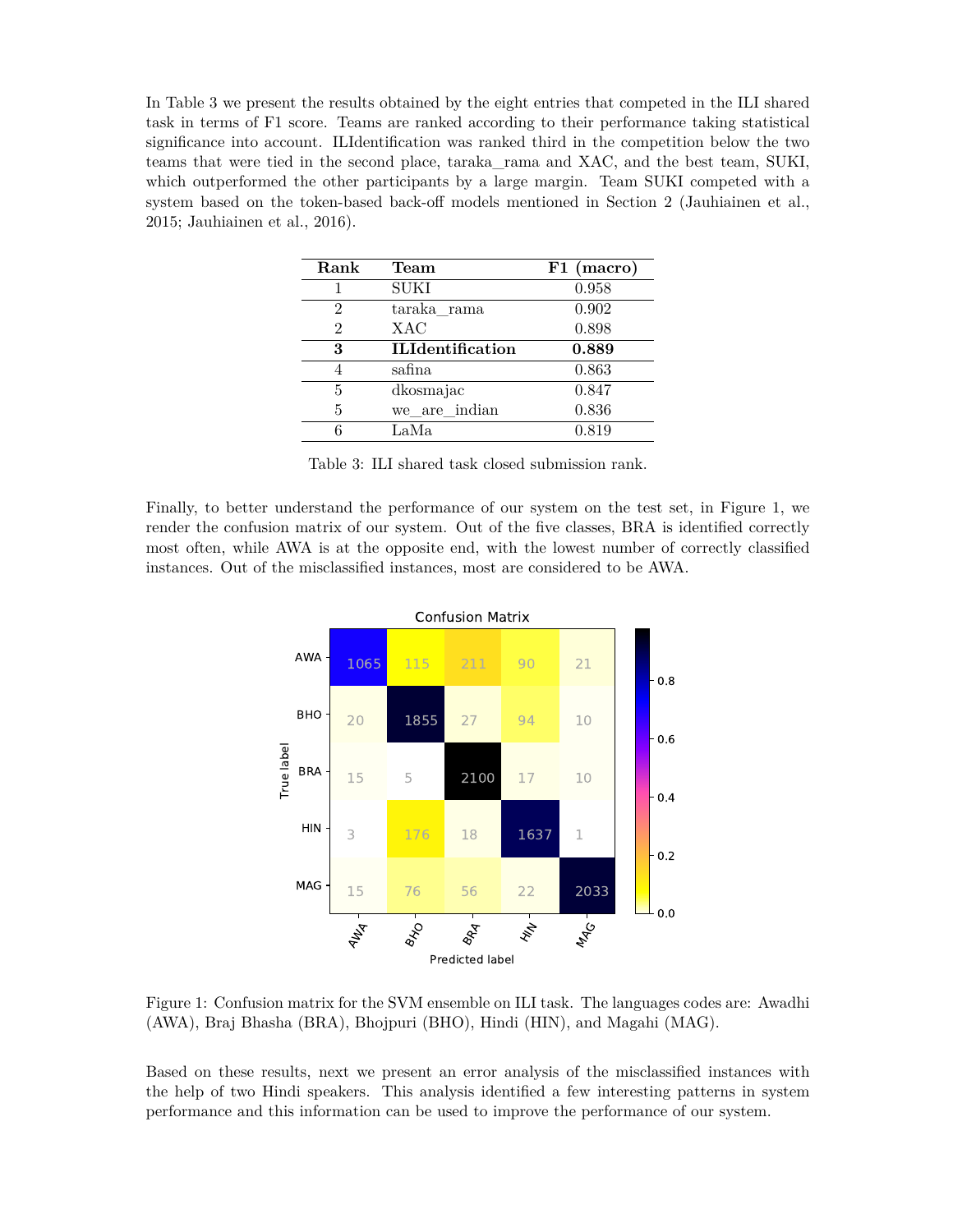### **5.1 Error Analysis**

In order to better understand the output of the classifiers, we carried out an analysis of the 484 misclassified instances of the development set with the help of two Hindi speakers with some knowledge of the other languages, in particular, of Bhojpuri.

Firstly, we observed that roughly 10% of the misclassified instances were too short containing only one, two or three words. Examples include:

- (1) एल । (EN: Have it.)
- $(2)$  घर चल । (EN: Lets go home.)

Secondly, the speakers observed that some misclassified examples were named entities such as in the following example:

(3) इण्डियन इंस्टीच्यूट आफ साइन्स एण्ड इंजीनियरिंग न्यू दिल्ली । (EN: Indian Institute of Science and Engineering New Delhi)

Finally, the Hindi speakers observed that Magahi and Bhojpuri instances were very similar, or identical, to Hindi and vice-versa thus making it very challenging for classifiers to discriminate between them. This is particularly true for Bhojpurti, as the confusion matrix presented in Figure 1, shows that 94 Bhojpuri instances were labeled as Hindi and 176 Hindi instances were labeled as Bhojpuri.

One difference observed by the speakers is that Hindi instances often contains a support light verb whereas in Bhojpuri most sentences don't use light verbs. This includes the following example:

(4) सब लोग रामपेआरी के पुतोह समझथ । (EN: Everybody understands Rampyari as their daughter in law.)

## **6 Conclusion and Future Work**

This paper presented our submission to the ILI shared task at VarDial 2018. Building on our previous work (Ciobanu et al., 2017), we used an ensemble system consisting of multiple SVM classifiers. Our system ranked third in the competition, obtaining 0.889 F1 score on the test dataset. The features used by the ensemble system were character bigrams, character trigrams, and character 4-grams. Based on the performance on the development dataset reported in Section 4, this was the optimal feature combination.

With the aid of Hindi speakers, in Section 5.1 we presented a concise error analysis of the misclassified instances of the development set. We observed a few interesting patterns in the misclassified instances, most notably that many of the misclassified sentences were too short, containing only one, two or three words, and that several of them contained only named entities. making it very challenging for classifiers to identify the language of these instances.

Another issue discussed in Section 5.1, is that some instances could not be discriminated by native speakers, as noted by Goutte et al. (2016). To cope with these instances one possible direction for future work is to allow a multi-label classification setup in which sentences could be assign to more than one category if annotators labeled them as such.

In future work we would like to explore and compare our methods to other high performance methods for this task. In particular, we would like to try an implementation of the token-based back-off method proposed by the SUKI team. As evidenced in Section 5, SUKI's system achieved substantially higher performance than the other methods in this competition.

## **Acknowledgements**

We would like to thank the ILI organizers for organizing the shared task and for making the dataset available.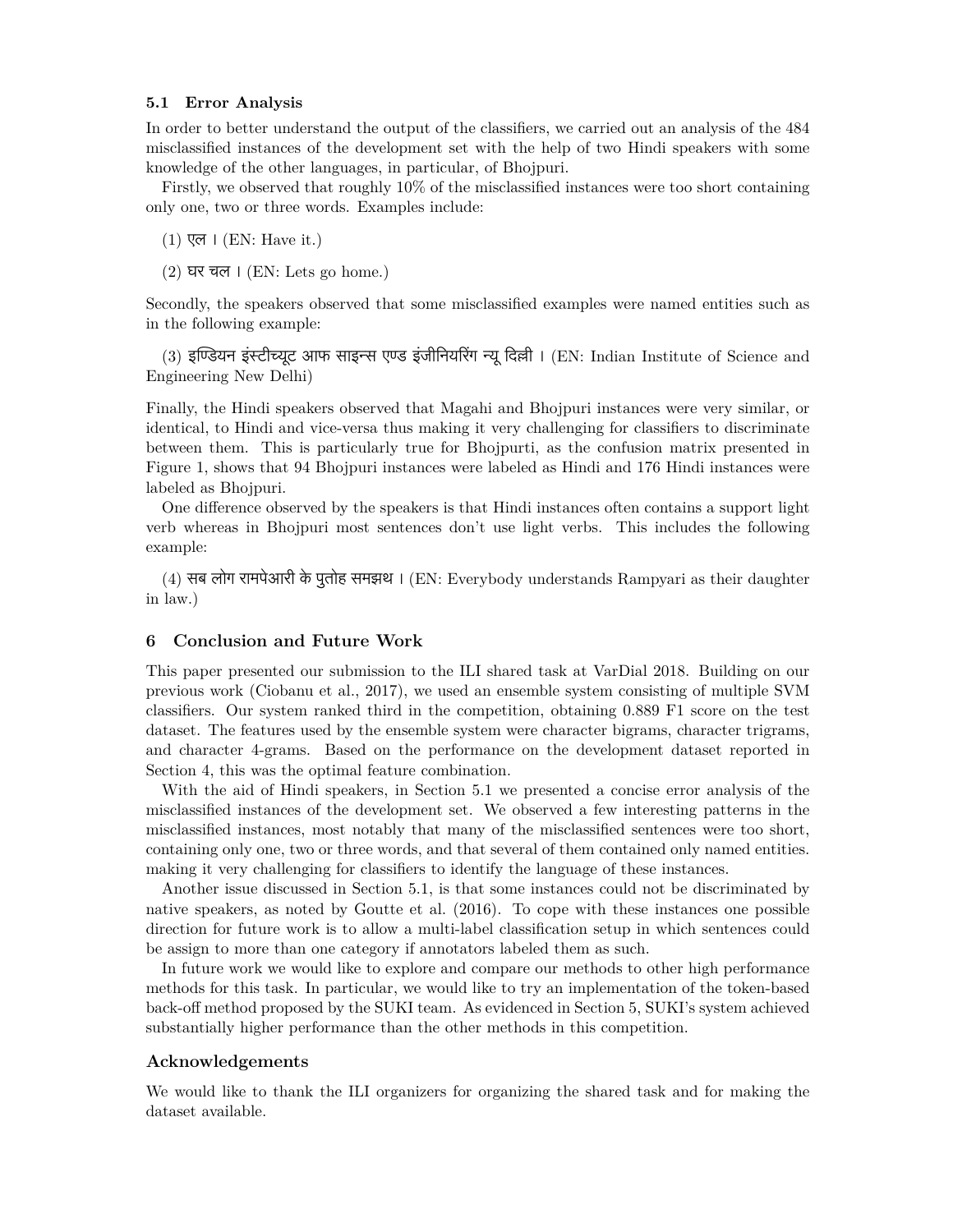## **References**

- Yonatan Belinkov and James Glass. 2016. A Character-level Convolutional Neural Network for Distinguishing Similar Languages and Dialects. In *Proceedings of the Third Workshop on NLP for Similar Languages, Varieties and Dialects (VarDial3)*, pages 145–152, Osaka, Japan.
- Victoria Bobicev. 2015. Discriminating between Similar Languages Using PPM. In *Proceedings of the Joint Workshop on Language Technology for Closely Related Languages, Varieties and Dialects (LT4VarDial)*, pages 59–65, Hissar, Bulgaria.
- Ralf D Brown. 2013. Selecting and Weighting N-Grams to Identify 1100 Languages. In *Proceedings of the 16th International Conference on Text Speech and Dialogue (TSD2013), Lecture Notes in Artificial Intelligence (LNAI 8082)*, pages 519–526, Pilsen, Czech Republic. Springer.
- Ralf D Brown. 2014. Non-linear Mapping for Improved Identification of 1300+ Languages. In *Proceedings of the Conference on Empirical Methods in Natural Language Processing (EMNLP)*, pages 627–623, Doha, Qatar.
- Alina Maria Ciobanu, Marcos Zampieri, Shervin Malmasi, and Liviu P Dinu. 2017. Including Dialects and Language Varieties in Author Profiling. *Working Notes of CLEF*.
- Rong-En Fan, Kai-Wei Chang, Cho-Jui Hsieh, Xiang-Rui Wang, and Chih-Jen Lin. 2008. LIBLINEAR: A Library for Large Linear Classification. *Journal of Machine Learning Research*, 9:1871–1874.
- Pablo Gamallo, Jose Ramom Pichel, and Iñaki Alegria. 2017. A Perplexity-Based Method for Similar Languages Discrimination. In *Proceedings of the Fourth Workshop on NLP for Similar Languages, Varieties and Dialects (VarDial)*, pages 109–114, Valencia, Spain, April.
- Cyril Goutte, Serge Léger, Shervin Malmasi, and Marcos Zampieri. 2016. Discriminating Similar Languages: Evaluations and Explorations. In *Proceedings of the Language Resources and Evaluation (LREC)*, Portoroz, Slovenia.
- Tommi Jauhiainen, Heidi Jauhiainen, and Krister Lindén. 2015. Discriminating Similar Languages with Token-Based Backoff. In *Proceedings of the Joint Workshop on Language Technology for Closely Related Languages, Varieties and Dialects (LT4VarDial)*, pages 44–51, Hissar, Bulgaria.
- Tommi Jauhiainen, Krister Lindén, and Heidi Jauhiainen. 2016. HeLI, a Word-Based Backoff Method for Language Identification. In *Proceedings of the Third Workshop on NLP for Similar Languages, Varieties and Dialects (VarDial3)*, pages 153–162, Osaka, Japan.
- Tommi Jauhiainen, Marco Lui, Marcos Zampieri, Timothy Baldwin, and Krister Lindén. 2018. Automatic Language Identification in Texts: A Survey. *arXiv preprint arXiv:1804.08186*.
- Ritesh Kumar, Bornini Lahiri, Deepak Alok, Atul Kr. Ojha, Mayank Jain, Abdul Basit, and Yogesh Dawar. 2018. Automatic Identification of Closely-related Indian Languages: Resources and Experiments. In *Proceedings of the Eleventh International Conference on Language Resources and Evaluation (LREC)*.
- Nikola Ljubesic and Denis Kranjcic. 2015. Discriminating between Closely Related Languages on Twitter. *Informatica*, 39(1):1.
- Shervin Malmasi and Mark Dras. 2015. Language Identification using Classifier Ensembles. In *Proceedings of the Joint Workshop on Language Technology for Closely Related Languages, Varieties and Dialects (LT4VarDial)*, pages 35–43, Hissar, Bulgaria.
- Shervin Malmasi, Mark Dras, et al. 2015. Automatic Language Identification for Persian and Dari Texts. In *Proceedings of PACLING*, pages 59–64.
- Shervin Malmasi, Mark Dras, and Marcos Zampieri. 2016a. LTG at SemEval-2016 Task 11: Complex Word Identification with Classifier Ensembles. In *Proceedings of SemEval*.
- Shervin Malmasi, Marcos Zampieri, Nikola Ljubešić, Preslav Nakov, Ahmed Ali, and Jörg Tiedemann. 2016b. Discriminating between Similar Languages and Arabic Dialect Identification: A Report on the Third DSL Shared Task. In *Proceedings of the 3rd Workshop on Language Technology for Closely Related Languages, Varieties and Dialects (VarDial)*, Osaka, Japan.